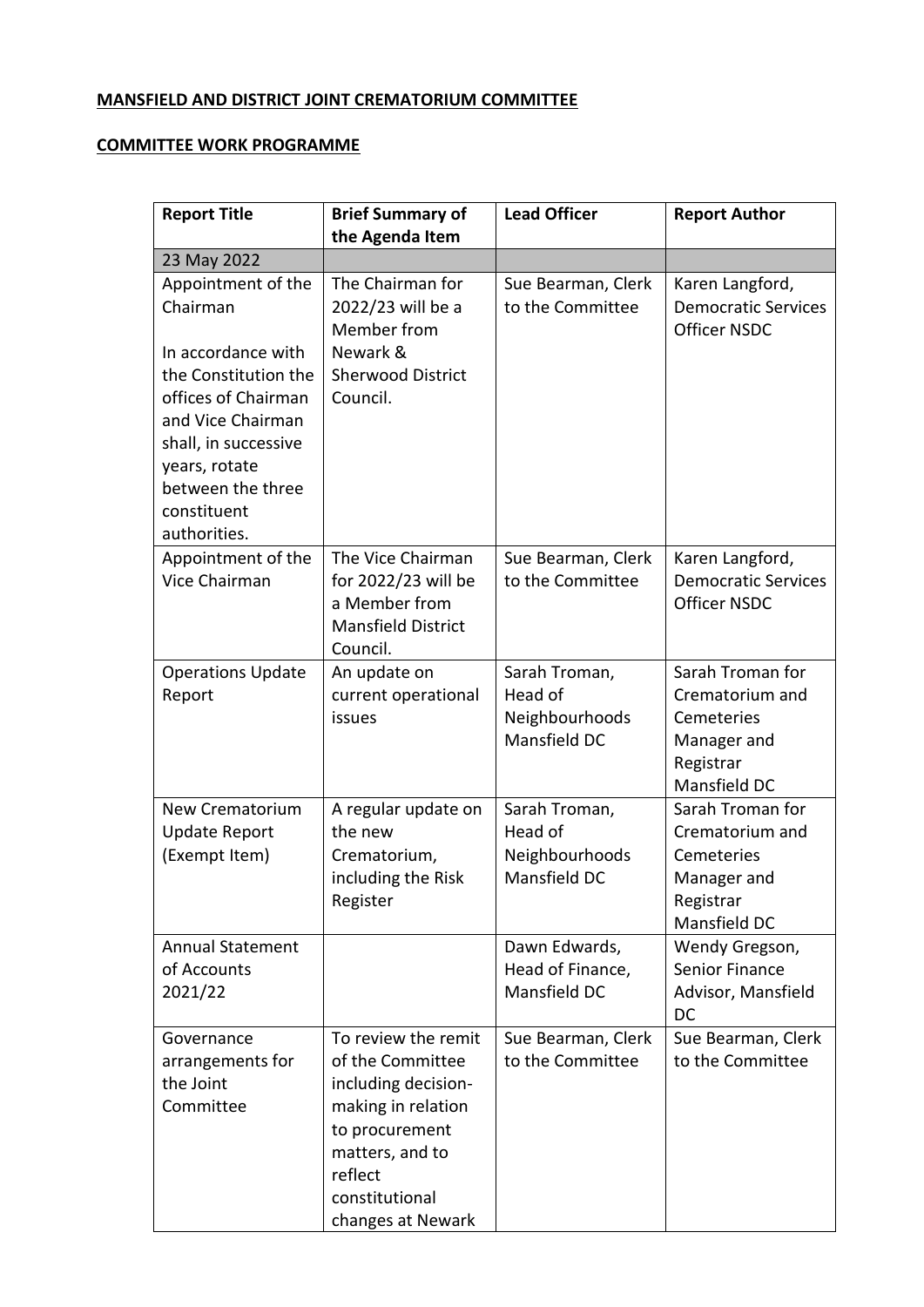|                                       | & Sherwood DC                             |                                  |                                     |
|---------------------------------------|-------------------------------------------|----------------------------------|-------------------------------------|
| Work Programme                        | Review of Work                            | Sue Bearman, Clerk               | Karen Langford,                     |
|                                       | Programme going                           | to the Committee                 | <b>Democratic Services</b>          |
|                                       | forward                                   |                                  | <b>Officer NSDC</b>                 |
| XX September 2022                     |                                           |                                  |                                     |
| <b>Operations Update</b>              | An update on                              | Sarah Troman,                    | Sarah Troman for                    |
| Report                                | current operational                       | Head of                          | Crematorium and                     |
|                                       | issues                                    | Neighbourhoods                   | Cemeteries                          |
|                                       |                                           | Mansfield DC                     | Manager and                         |
|                                       |                                           |                                  | Registrar                           |
|                                       |                                           |                                  | Mansfield DC                        |
| New Crematorium                       | A regular update on<br>the new            | Sarah Troman,                    | Sarah Troman for                    |
| <b>Update Report</b><br>(Exempt Item) | Crematorium,                              | Head of<br>Neighbourhoods        | Crematorium and<br>Cemeteries       |
|                                       | including the Risk                        | Mansfield DC                     | Manager and                         |
|                                       | Register                                  |                                  | Registrar                           |
|                                       |                                           |                                  | Mansfield DC                        |
| Financial                             | The forecasted year                       | Dawn Edwards,                    | Wendy Gregson,                      |
| Management                            | end position for the                      | Head of Finance,                 | <b>Senior Finance</b>               |
| <b>Review Report</b>                  | current financial                         | Mansfield DC                     | Advisor, Mansfield                  |
|                                       | year                                      |                                  | <b>DC</b>                           |
| Work Programme                        | <b>Review of Work</b>                     | Sue Bearman, Clerk               | Karen Langford,                     |
|                                       | Programme going                           | to the Committee                 | <b>Democratic Services</b>          |
|                                       | forward                                   |                                  | <b>Officer NSDC</b>                 |
| XX December 2022                      |                                           |                                  |                                     |
| <b>Operations Update</b>              | An update on                              | Sarah Troman,<br>Head of         | Sarah Troman for<br>Crematorium and |
| Report                                | current operational<br>issues             | Neighbourhoods                   | Cemeteries                          |
|                                       |                                           | Mansfield DC                     | Manager and                         |
|                                       |                                           |                                  | Registrar                           |
|                                       |                                           |                                  | Mansfield DC                        |
| New Crematorium                       | A regular update on                       | Sarah Troman,                    | Sarah Troman for                    |
| <b>Update Report</b>                  | the new                                   | Head of                          | Crematorium and                     |
| (Exempt Item)                         | Crematorium,                              | Neighbourhoods                   | Cemeteries                          |
|                                       | including the Risk                        | Mansfield DC                     | Manager and                         |
|                                       | Register                                  |                                  | Registrar                           |
|                                       |                                           |                                  | Mansfield DC                        |
| Financial                             | The forecasted year                       | Dawn Edwards,                    | Wendy Gregson,                      |
| Management                            | end position for the<br>current financial | Head of Finance,<br>Mansfield DC | <b>Senior Finance</b>               |
| <b>Review Report</b>                  | year as at 31                             |                                  | Advisor, Mansfield<br>DC            |
|                                       | October 2022                              |                                  |                                     |
| Annual Review of                      | Proposed Fees and                         | Dawn Edwards,                    | Wendy Gregson,                      |
| Fees and Charges                      | Charges to be                             | Head of Finance,                 | Senior Finance                      |
|                                       | introduced from 1                         | Mansfield DC                     | Advisor, Mansfield                  |
|                                       | April 2023 to 31                          |                                  | DC                                  |
|                                       | March 2024                                |                                  |                                     |
| Revenue and                           | Details of the                            | Dawn Edwards,                    | Wendy Gregson,                      |
| Capital Budget                        | Revenue and Capital                       | Head of Finance,                 | <b>Senior Finance</b>               |
|                                       | <b>Budgets for</b>                        | Mansfield DC                     | Advisor, Mansfield                  |